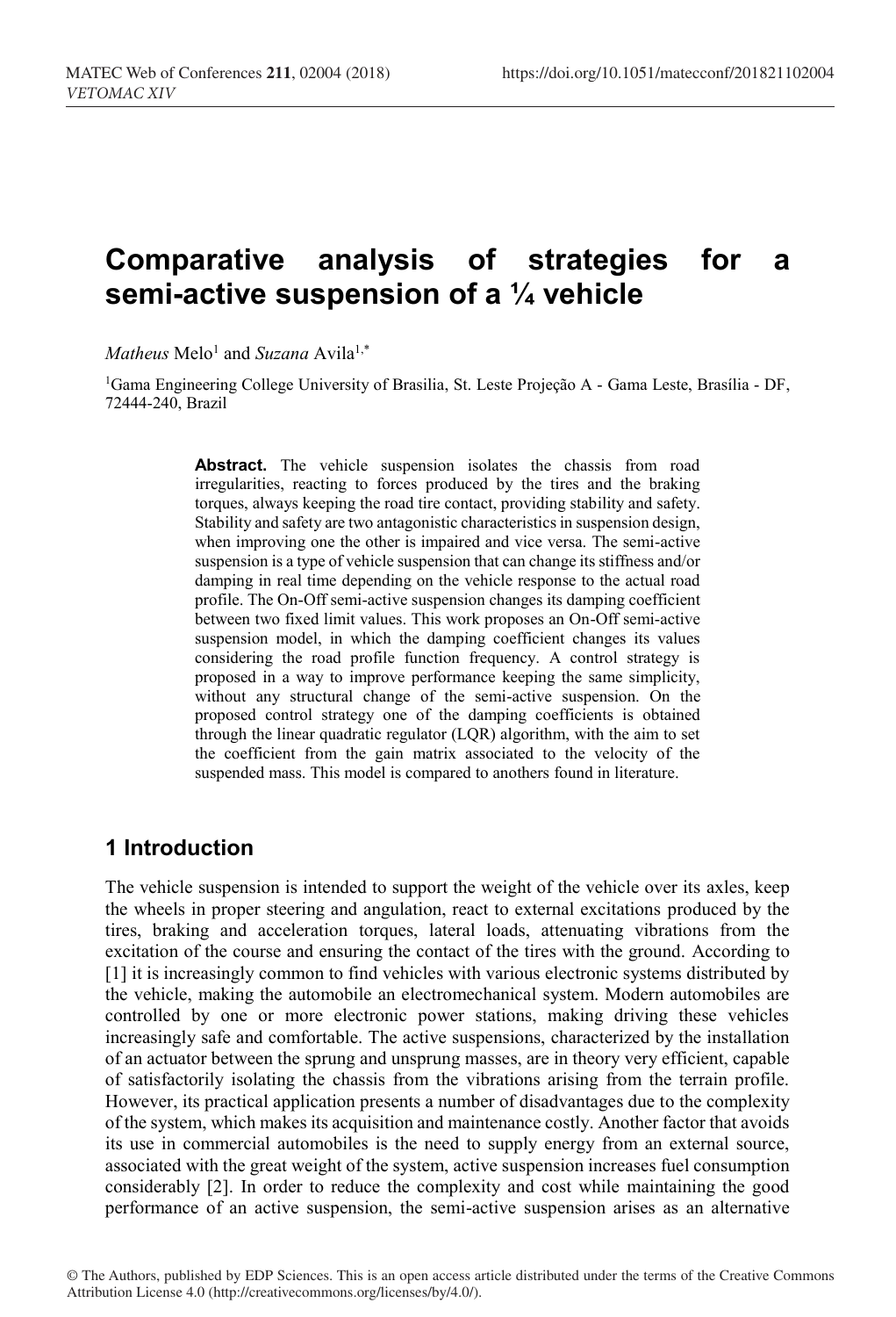between the active and passive systems, combining the simplicity of the passive suspensions with the efficiency of the active ones. It uses less components when compared to the active suspensions, being more robust. It works even off, acting as a passive suspension, this makes this type of suspension more applicable and more reliable [3]. In semi-active suspensions, the damper works as an actuator itself. There are several types of controllers involved in the control process, which can be in two states (On-Off), multiple states and continuous variation. On-Off controllers are usually represented by open-loop block diagram and work as an onoff system. Dampers with more than one stage or even continuous regulation with countless stages within a boundary are used in closed loop systems [2]. The change in damping can be attributed to the use of electromagnetic valves and / or magneto-rheological fluids [4]. Automotive suspension systems have served as basis for analytical and experimental studies, always aiming for comfort and safety, that are conflicting concepts. Because of this it is generally defined an intermediate level between these concepts so that the suspension meets the design requirements in the best way possible, but not always it is possible to deliver excellent levels of comfort and security only with passive elements, alternative options are presented over the last few years as a solution to this impasse. Rahman et al [5], evaluates the performance of two control algorithms, Linear Quadratic Regulator or Linear Quadratic Regulator (LQR) and Proportional Integral Derivative (PID), using a nonlinear 1/4 vehicle nonlinear system. Comparing four different mathematical models that describe the suspension of a vehicle, two of them with the Skyhook, Galanti [6] proposal, compares them with the efficiency of the open-loop and closed-loop models. Rao [7] investigates the performance of a quarter-car semiautomatic suspension system using the PID controller under the MATLAB Simulink model. In this work it is presented a comparison between semiautomatic and passive suspension system and its dynamic characteristics. A new approach to the On-Off semi-active suspension model is proposed: a new control method no longer dependent on the displacement of the sprung mass and unsprung mass, but rather depends on the frequency of the road profile in order to reduce the sudden damping changes, characteristics of an On-Off semi-active model, that cause the passengers feeling discomfort. While maintaining the same simplicity of the traditional On-Off semi-active model, no changes are required in the physical structure of the suspension for its implementation in a real vehicle.

## **2 Mathematical formulation**

The 1/4 vehicle model was chosen for its simplicity and its commitment to accurately describe the dynamic behaviour of the suspension [1]. Figure (1) shows the simplified 1/4 vehicle model, where the components that influence the vertical dynamics of the vehicle are represented.

Based on Figure (1), it is possible to list the main parameters used for the suspension modeling:  $m_s$ : sprung mass;  $m_u$ : unsprung mass;  $k_s$ : suspension stiffness;∙  $c_s$ : suspension damping;∙ $k_u$ : tire stiffness;∙z: input excitation;∙ $x_s$ : displacement of the sprung mass;  $x_u$ : unsprung mass displacement.

The motion equations of the  $\frac{1}{4}$  vehicle model are described below:

$$
m_{s}\ddot{x}_{s} = -k_{s}(x_{s} - x_{u}) - c_{s}(t)(\dot{x}_{s} - \dot{x}_{u})
$$
\n(1)

$$
m_u \ddot{x}_u = k_s (x_s - x_u) + c_s(t) (\dot{x}_s - \dot{x}_u) - k_u (x_u - z)
$$
(2)

$$
c_{\max} < c_s(t) < c_{\min} \tag{3}
$$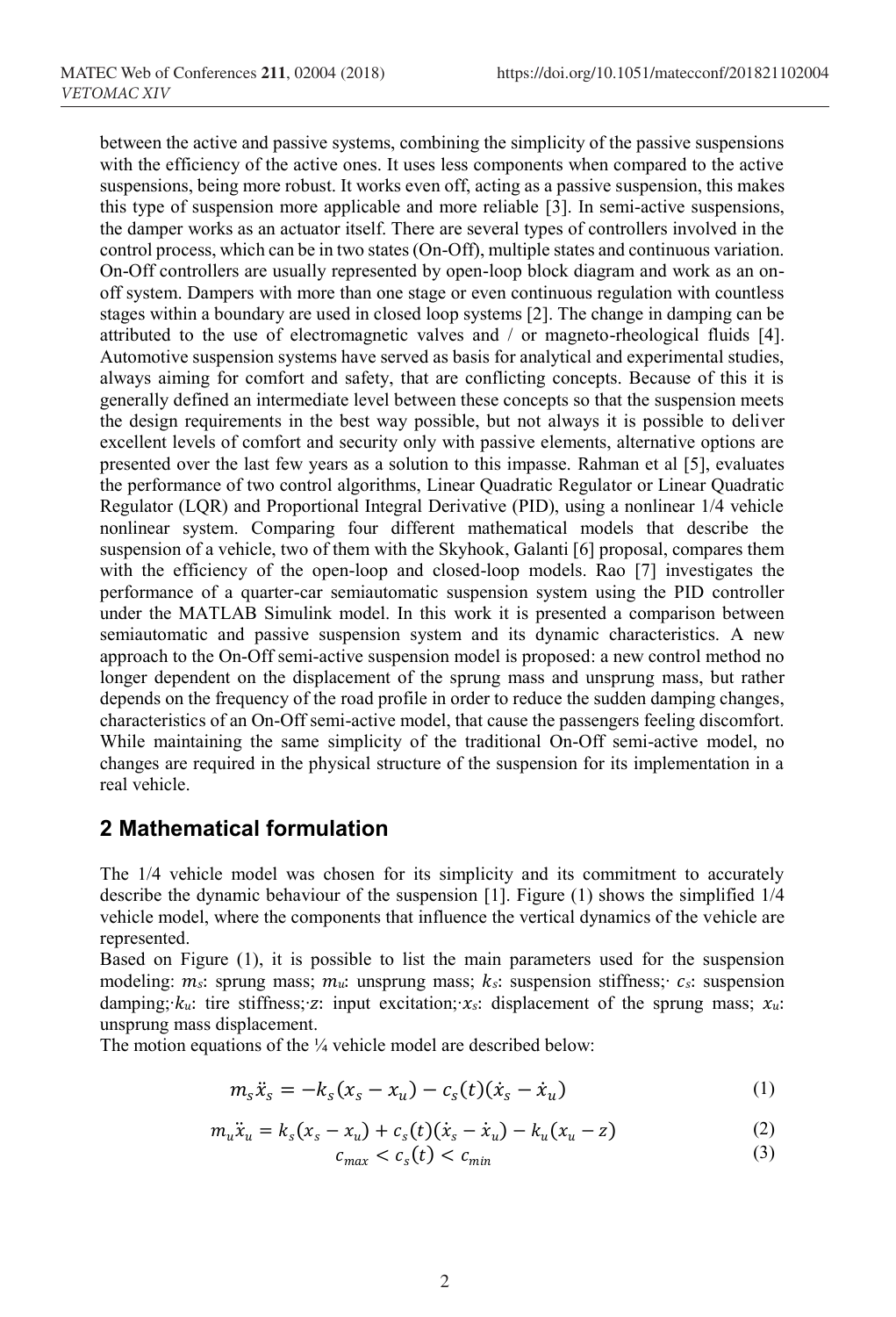

**Figure 1.** Semi-active quarter car model (adapted from [8])

## **3 Semi-active control strategy**

The Bang Bang control, also called control On-Off control, is a feedback controller that suddenly changes between two limit values. This device compares the input with a target value, so that if the output exceeds the input, the actuator is switched off, otherwise, the actuator is now on. Figure (2) shows an example of a bang bang controller block diagram. This is a low cost controller, further its simplicity and convenience.



**Figure 2.** Bang bang control

According to [2] the two-stage semi-active suspension is very simple, characterizing its greatest advantage. The damper, generally of the magnetorheological type, alternates its stages between the highest and the lowest damping coefficient according to the speed applied to the suspension. When the velocity acting on the damper is in the same direction as the mass velocity  $m_s$  the maximum stage is employed. However when the opposite situation is verified the minimum stage is employed.

The control strategy is to set the suspension damping parameter using on-off control, varying suspension damping *cs*, switching from one extreme set of values to the other. The optimal parameter value of  $c_s$  is obtained based on linear optimal control algorithm (linear quadratic regulator – LQR) [9]. First a LQR controller is designed assuming an active suspension system and neglecting the actuator dynamics. The optimal actuator force  $u(t)$  is defined by the gain matrix *G*. The actuator force is not really applied on the suspension, this force is applied through a semi-active damper.

The linear optimal control problem consist in finding the control vector  $u(t)$  that minimizes the performance index J. In structural control, the performance index is usually chosen as a quadratic function in *z*(t) and *u*(t), as follows

$$
J = \int_{t_0}^{t_f} \left[ \mathbf{z}^{\mathrm{T}}(t) \mathbf{Q} \mathbf{z}(t) + \mathbf{u}^{\mathrm{T}}(t) \mathbf{R} \mathbf{u}(t) \right] dt \tag{4}
$$

Where  $\boldsymbol{Q}$  is a 2*n* x 2*n* positive semi-definite matrix and  $\boldsymbol{R}$  is a *m* x *m* positive definite matrix. The matrices *Q* and *R* are referred to as weighting matrices, whose magnitudes are assigned according to the relative importance attached to the state variables and to the control forces in the minimization procedure. The minimization problem leads to a Riccati differential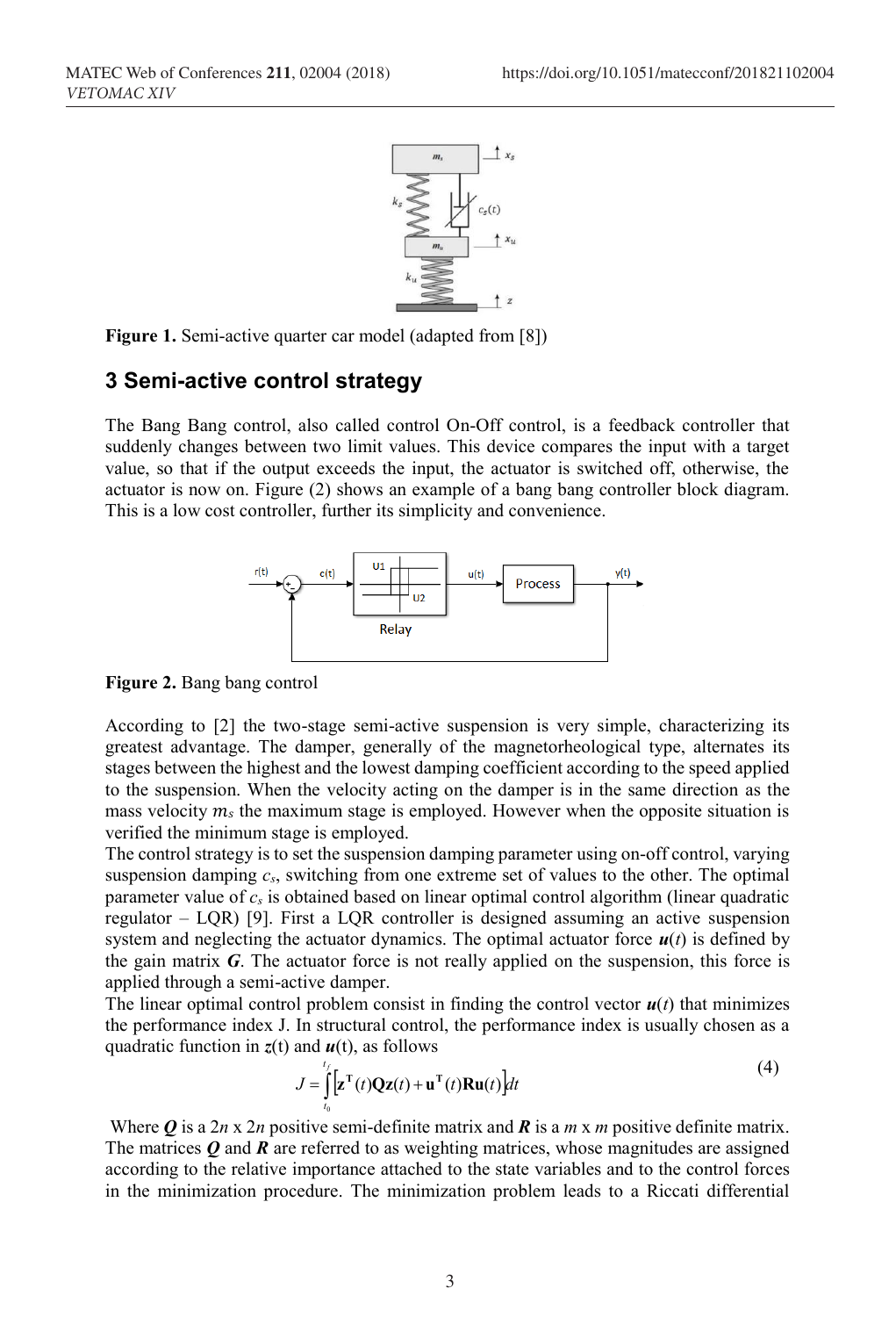equation system [9], where  $P(t)$  is the Ricatti matrix. The control vector  $u(t)$  is linear in  $z(t)$ . In this case, the linear optimal control law is

$$
\mathbf{u}(t) = \mathbf{G}(t)\mathbf{z}(t) = -\frac{1}{2}\mathbf{R}^{-1}\mathbf{B}^{\mathrm{T}}\mathbf{P}(t)\mathbf{z}(t)
$$
 (5)

where  $G(t)$  is the control gain. In most cases, numerical analysis show that Riccati matrix *P(t)* stays constant during the control range, converging fast to zero on the neighborhood of  $t_f$  [9]. Thus  $P(t)$ , in most cases, can be approximated by a constant matrix  $P$  and and the constant control gain is given by

$$
\mathbf{G} = -\frac{1}{2} \mathbf{R}^{-1} \mathbf{B}^{\mathrm{T}} \mathbf{P}
$$
 (6)

As it was stated above the control vector  $u(t)$  is proportional to state vector  $z(t)$  which contains system displacements and velocities. The element of control gain matrix  $G$  that multiplies  $\dot{x}_s$ is considered to set optimum value for semi-active suspension parameter *cs*.

#### **3 Results and discussion**

For the numerical simulations of the present work the properties considered for the models of  $\frac{1}{4}$  vehicle analyzed were:  $m_s = 800 \text{ Kg}; m_u = 50 \text{ Kg}; k_s = 10500 \text{ N/m}; k_u = 100000 \text{ N/m};$  $c_s = 1200$  Ns/m;  $c_{max} = 3000$  Ns/m;  $c_{min} = 1000$  Ns/m. Initially, it is necessary to obtain an optimized value of  $c_s$  that improves the performance of the semi-active On-Off. The proposed model is based on the use of the Linear Quadratic Regulator (LQR) algorithm, it is used to calculate a new damping coefficient  $c_{lqr}$  that is used in the On-Off control, it is expected that the LQR will return an optimum value for the damping leading to a better performance than traditional On-Off. It is worth mentioning that in this case the LQR algorithm is used to return an optimum damping value, and not to calculate the active force. The new coefficient is calculated by obtaining the values of the gain matrix, which in turn is obtained with the resolution of the Riccati matrix, as described previously.

The intention here is to propose a damping constant from the gain matrix coefficient related to the velocity of the suspended mass. Since this portion of the active force necessarily corresponds to the model of a linear viscous damping force. The gain matrix obtained was as follows:  $G = [-3336,5 \text{ 1559,4 \text{ 7335,5 \text{ 2828,4}}]$ . Where  $G [1]$ ,  $G [2]$ ,  $G [3]$  and *G* [4] are associated respectively with displacement of the sprung mass, velocity of the sprung mass, displacement of the unsprung mass and velocity of the unsprung mass for the calculation of the components of an active force vector. In this case we are interested only in the gain related to the velocity of the sprung mass  $G$  [2]. This value is added to the damping coefficient  $c_{min}$ , (the minimum damping generated by a magnetorheological damper), thus proposing the following damping coefficient *clqr* = 2759,4 Ns/m.

It is worth mentioning that this value is within the range of operation of the damper, considered in this work that is between 1000 [Ns / m] and 3000 [Ns / m]. The control technique of this model also differs from the traditional OnOff model, because in this model the criterion for the variation between the damping coefficient,  $c_{min}$  or  $c_{lqr}$  is given by the frequency of the wheel-chassis set response. From a bode diagram which reports the amplitude of the transfer function of the set in (dB) by the frequency in (Hz) of the passive models with minimum damping and damping calculated by LQR it is verified the frequency where the suspension model with the coefficient calculated via LQR no longer has the smallest amplitude. For frequencies from approximately 4,5 rad/s the proposed control will alternate the damping coefficient calculated via LQR,  $c_{lqr}$ , for the minimum damping  $coefficient$ ,  $C_{min}$ .

In this work a comparative analysis was performed between five suspension models excited to different terrain profiles: Passive Suspension; Traditional On-Off Semi-active; Skyhook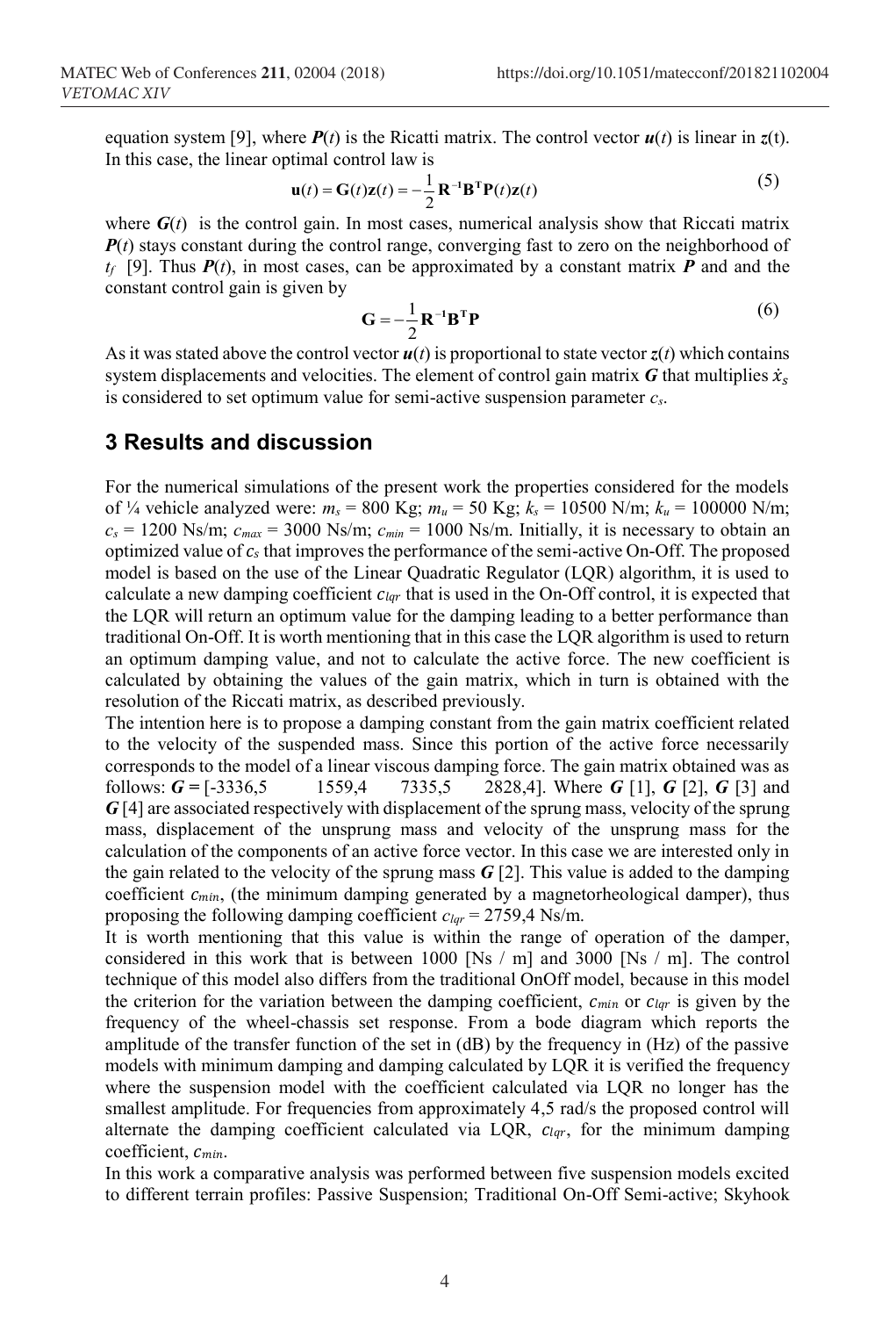Continuous Semi-active Suspension; Semi-active Suspension On-Off via LQR; Active Suspension via LQR. The models were excited by road profiles: step and white noise. The results of the simulations for the systems when submitted to an excitation are presented below. The analyzed models were excited by a step function,  $z(t)$  with an amplitude of 2 cm. Figure (3) shows the behavior in the form of displacements of the five models analyzed



**Figure 3.** Displacement time evolution of the sprung mass.

Analyzing Figure (3), it is possible to see the characteristics of the system of semi-active Suspension On-Off via LQR, with overshoot equivalent to the one of skyhook semicontinuous suspension system and with the best accommodation time,  $ts$ , the model obtained a good performance. Only the On-Off semi-active suspension models and active, obtained better results for overshoot.

In the following simulations the analyzed models were excited to the white noise,  $z(t)$ . As in previous simulation  $(t)$  try to simulate a hypothetical road profile with an amplitude of 2 cm. Table 1 shows the system response for the 5 suspension models analyzed. It is verified in this case that for acceleration levels (comfort) the On-Off semi-active system via LQR obtained the best results except for the performance of the active suspension.

| Suspension Model               | Max amplitude $\ddot{X}_{max}$ (m/s <sup>2</sup> ) | RMS amplitude $\ddot{X}_{rms}$ (m/s <sup>2</sup> ) |
|--------------------------------|----------------------------------------------------|----------------------------------------------------|
| Passive                        | 2.532                                              | 0.683                                              |
| Semi-active On-Off             | 3.938                                              | 0.851                                              |
| Semi-active continuous skyhook | 2.272                                              | 0.622                                              |
| Semi-active On-Off via LOR     | 2.270                                              | 0.622                                              |
| Active                         | .637                                               |                                                    |

**Table 1.** System responses to white noise road profile

## **4 Conclusions**

A semi-active suspension model was proposed, the focus of the study was kept the ride quality or cabin comfort. For comparison parameters, four other models were simulated: one passive model, one active model and two models already discussed and known in the literature, all were excited by two different road profiles (step and white noise).

When submitted to the road step, the proposed model (On-Off model via LQR) presented an excellent displacement of the sprung mass, having the same overshoot value of the Skyhook model and the shorter accommodation time between the semi-active models. In the white noise excitation case, the active suspension system presented the lower acceleration levels.